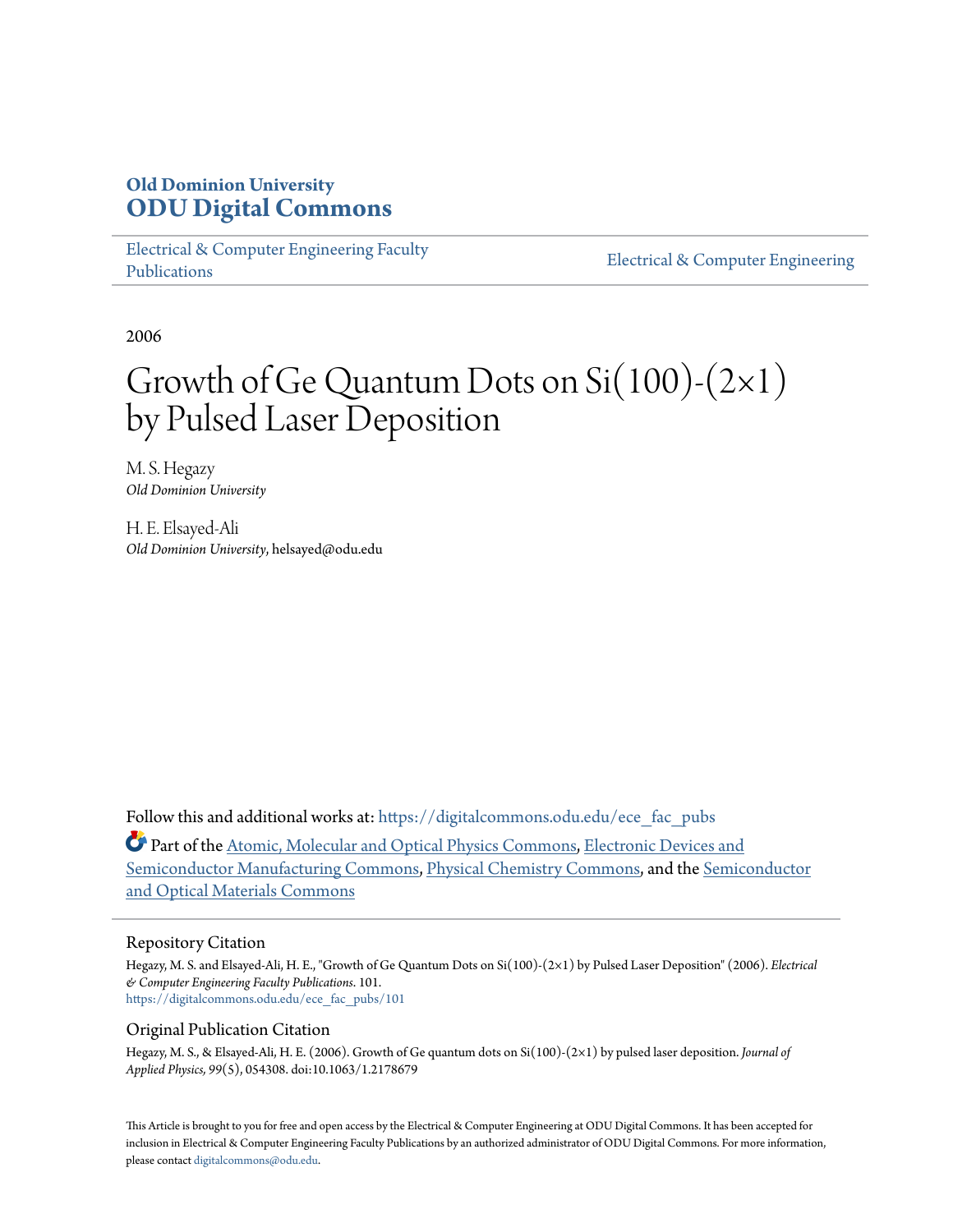### **[Growth of Ge quantum dots on Si](http://dx.doi.org/10.1063/1.2178679)(100)-(2×1) by pulsed laser deposition**

M. S. Hegazy and H. E. Elsaved-Ali<sup>a)</sup>

*Department of Electrical and Computer Engineering and the Physical Electronics Research Institute, Old Dominion University, Norfolk, Virginia 23529*

Received 9 September 2005; accepted 15 December 2005; published online 10 March 2006-

Self-assembled germanium quantum dots (QDs) were grown on  $Si(100)$ - $(2 \times 1)$  by pulsed laser deposition. *In situ* reflection-high energy electron diffraction (RHEED) and postdeposition atomic force microscopy are used to study the growth of the QDs. Several films of different thicknesses were grown at a substrate temperature of 400 °C using a *Q*-switched Nd:yttrium aluminum garnet laser ( $\lambda$ =1064 nm, 40 ns pulse width, 23 J/cm<sup>2</sup> fluence, and 10 Hz repetition rate). At low film thicknesses, hut clusters that are faceted by different planes, depending on their height, are observed after the completion of the wetting layer. With increasing film thickness, the size of the clusters grows and they gradually lose their facetation and become more rounded. With further thickness increase, the shape of these clusters becomes domelike with some pyramids observed among the majority of domes. The effect of the laser fluence on the morphology of the grown clusters was studied. The cluster density was found to increase dramatically while the average cluster size decreased with the increase in the laser fluence. For a laser fluence of 70 J/cm<sup>2</sup>, dome-shaped clusters that are smaller than the large huts formed at  $23 \text{ J/cm}^2$  were observed. At a substrate temperature of 150  $\degree$ C, misoriented three-dimensional (3D) clusters are formed producing only a RHEED background. At 400 and 500 °C, huts and a lower density of domes are formed, respectively. Above 600 °C, 3D clusters are formed on top of a discontinuous textured layer. © 2006 American Institute of Physics. [DOI: [10.1063/1.2178679](http://dx.doi.org/10.1063/1.2178679)]

#### **I. INTRODUCTION**

The study of the self-assembled and self-organized nanostructures in heteroepitaxial systems is of much interest to achieve fundamental understanding of the properties of reduced-size condensed matter systems and for the development of quantum dot (QD)-based devices.<sup>1,2</sup> Self-assembled Ge QDs grown on Si are used in fabricating devices such as midinfrared photodetectors,<sup>3–6</sup> thermoelectric devices,<sup>7</sup> and enhanced performance Si solar cells. $8-10$  From the basic physics point of view, Ge/Si is a model system for studying the growth dynamics of the Stranski-Krastanow (SK) mode. In such a system, growth starts by the formation of a twodimensional (2D) wetting layer where the Ge film lattice constant adapts to that of the Si substrate.<sup>1,2</sup> However, due to the lattice mismatch of 4.2% between the film and the substrate, an elastic strain arises in the wetting layer, which increases linearly with the increase of the film thickness. When the thickness of the wetting layer reaches a critical value, which is estimated to be  $4-6$  ML (monolayer)  $(1 \text{ ML})$  $= 6.24 \times 10^{14}$  at./cm<sup>2</sup>), the film relieves its internal strain by three-dimensional  $(3D)$  nucleation.<sup>2</sup> In the case of Ge on  $Si(100)$ , 3D nucleation starts by the formation of  ${105}$ faceted hut or pyramid clusters.<sup>2</sup> As the film coverage increases, multifaceted domes, faceted by  $\{113\}$  and  $\{102\}$ planes, develop on the expense of the hut clusters. With further increase in thickness, large clusters or superdomes start to appear.

Ge QDs were previously grown on  $Si(100)$  by molecular beam epitaxy  $(MBE)$ ,  $^{11-16}$  chemical vapor deposition

PLD is a powerful technique for growing thin films from the vapor phase. A high power pulsed laser is focused onto a target of the material to be grown. As a result, a plume of vaporized material is emitted and then collected on the substrate. Among its interesting features are the high preservation of stoichiometry,  $2^{3-25}$  its adaptability to grow multicomponent or multilayered films,  $6.26$  the ability to grow a thin film out of any material regardless of its melting point, the high energy of the ablated particles that may have beneficial effects on film properties, and PLD consists of periods of high deposition rate (on the microsecond time scale) followed by periods of no deposition (on the millisecond to the second time scale), allowing for surface relaxation that may lead to producing smoother films.<sup>27</sup> Producing large-area devices by PLD is a drawback of its use in industry. However, some experimental recipes of producing large-area wafers by PLD have been reported.<sup>28,29</sup>

Electronic mail: helsayed@odu.edu

Ge QDs have interesting midinfrared optical properties.  $3,30$  It was shown that the photoluminescence peak

 $(CVD)$ ,  $^{17,18}$  and liquid phase epitaxy (LPE).  $^{19,20}$  The shape of the QDs was found to depend on the deposition technique as well as the deposition conditions. When Sb was used as a surfactant in the MBE growth of  $Ge/Si(100)$ , the initial island shape changed from  ${105}$  faceted to  ${117}$  faceted.<sup>21</sup> When Ge was grown by liquid phase epitaxy,  $\{115\}$ -faceted islands were first observed instead of the  ${105}$ -faceted ones. As the coverage was increased,  $\{111\}$ -faceted pyramids were formed.19,20 We have reported a preliminary study on pulsed laser deposition (PLD) of Ge on Si $(100)-(2\times1).^{22}$  In the current work, we expand this study to include the effects of both substrate temperature and laser fluence on the growth dynamics and the produced QD morphology.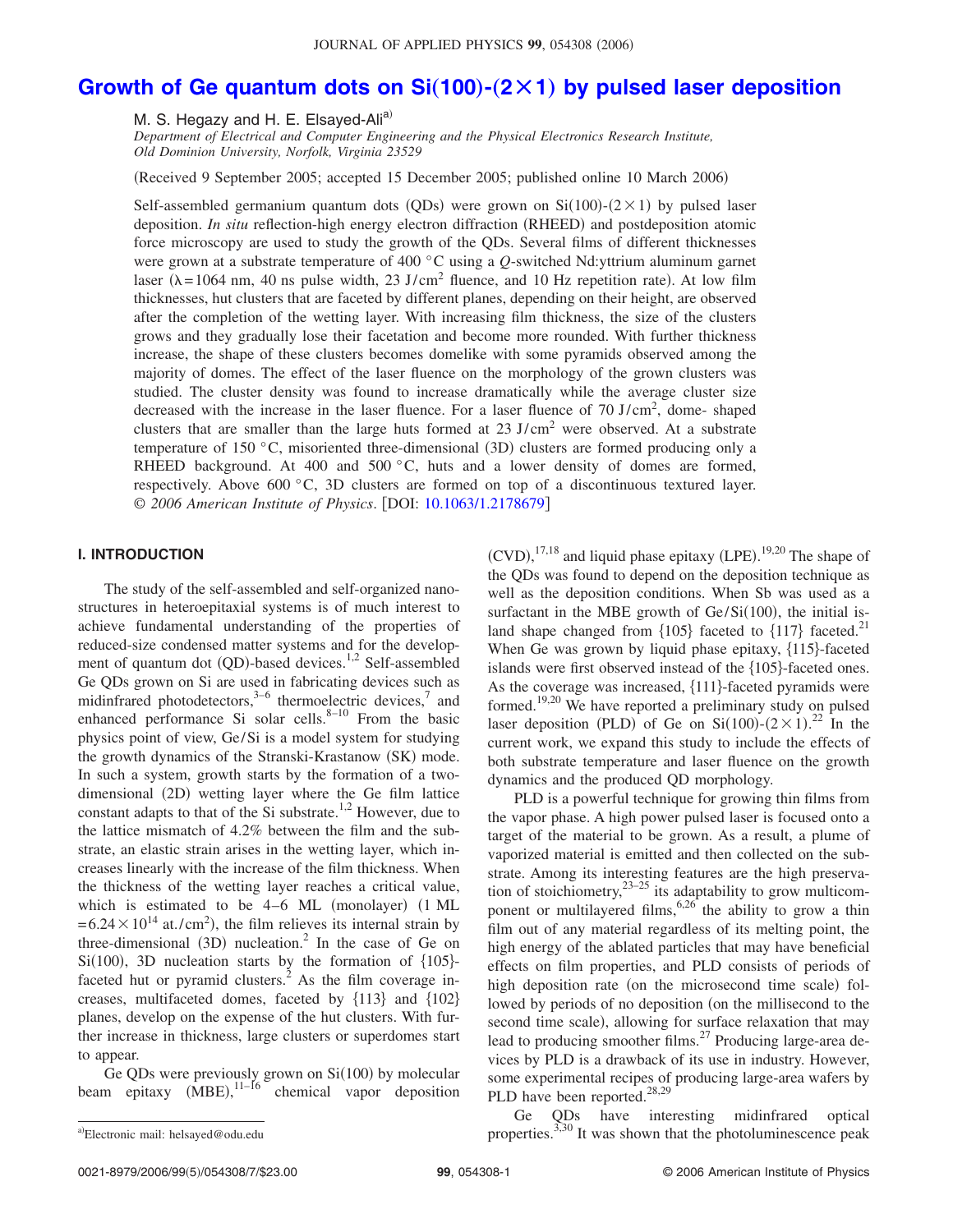of a single Ge QD dot layer changes from 1.3 to 1.6  $\mu$ m with increasing thickness from 5 to 9  $ML<sup>30</sup>$  Such wavelength tunability is one of the reasons behind the great interest in Ge QD-based devices. Generally, QD-based devices consist of tens of multilayers of doped or undoped QDs separated by spacing layers. Apparently, the first two features of PLD make it a strong candidate for growing multilayered devices. In this case, only targets of different materials in the desired stoichiometry and doping are required without the need for residual gases or doping sources. In order to design efficient Ge QD-based devices by PLD, a clear understanding of how to control their physical properties through controlling the deposition parameters is required. The physical parameters of QDs depend strongly on their shape and size distribution, while the device quantum efficiency is affected by the density and spatial distribution of the QDs. Beside the substrate temperature, laser parameters (fluence, repetition rate, and wavelength) are unique controlling parameters of PLD. The density and size distribution of QDs are mainly controlled by both the deposition rate and adatoms' kinetic energy, which affects surface diffusion. $31$  In the case of PLD, adatom surface diffusion is controlled by both the substrate temperature and the laser fluence, while deposition rate is mainly controlled by the laser fluence and the repetition rate. The spatial distribution depends on the homogeneity of the atomic flux, which is governed by the laser fluence. However, the dependence of the QD shape on deposition parameters has not been sufficiently explored for PLD. The current work aims to investigate the growth dynamics and the morphology of Ge QDs on  $Si(100)-(2\times1)$ .

#### **II. EXPERIMENT**

An ultrahigh vacuum chamber is used for deposition. The Si substrate is heated by direct current to obtain high temperatures. The Ge target is mounted on a rotated sample holder with a variable rotation speed. Target rotation during PLD minimizes the formation of particulates by exposing a fresh area to the laser. An Nd:YAG yttrium aluminum garnet) laser (40 ns, 10 Hz) is used to ablate the Ge target. The laser is focused on the rotating target with a spot size of  $\sim$ 330  $\mu$ m (measured at 1/*e* of the peak value). The system is designed so that the laser is incident on the target at 45°. To monitor the deposition *in situ*, a 15 keV continuous electron gun is used to obtain RHEED patterns during growth. A phosphor screen is used to display the electron diffraction pattern, which is recorded by a charge coupled detector (CCD) camera.

The  $Si(100)$  samples are first cleaned by chemical etching using a modification to the Shiraki method.<sup>32</sup> The samples are dipped into a solution of  $H_2SO_4(97 \text{ wt } %) : H_2O_2(30 \text{ wt } %) = 4 :1 \text{ (by volume)} for$ 10 min, rinsed with ultrapure water for 10 min, then dipped into a solution of HF  $(50 \text{ wt } \%)$ : H<sub>2</sub>O=1:10 (by volume) for 1 min. The samples are loaded into the vacuum chamber within 5 min of chemical cleaning. The vacuum chamber is pumped down to  $1 \times 10^{-9}$  Torr. The chamber is baked at 300 °C for at least 12 h while the substrate is kept at 500 °C during the baking. When baking is completed, the sample is



FIG. 1. RHEED patterns taken at different thicknesses for deposition at 400 °C, 23 J/cm<sup>2</sup>, 10 Hz. Substrate  $(2 \times 1)$  reconstruction pattern is shown in (a). Growth started epitaxially, as seen in the RHEED pattern taken after the deposition of  $\sim$ 3.3 ML shown in (b). At  $\sim$ 4.1 ML, (c) elongated transmission features with lines at the position of the second order streaks started to appear. In the pattern at  $\sim$  6 ML (d), the lines disappeared while the elongation of the transmission features increased. As the thickness was increased, the transmission features became well defined and the elongation decreased, as observed in (e) taken at  $\sim$ 9.3 ML. At  $\sim$ 13 ML, the transmission features became more round (f).

kept at 800 °C for a few hours before being flashed to 1100 °C for about a minute. This procedure results in the observation of  $Si(100)-(2\times1)$  reflection-high energy electron diffraction (RHEED) pattern.

Deposition takes place by focusing the laser beam onto the rotating Ge target, while the growth dynamics is studied by *in situ* RHEED. Later, the morphology of the grown films is studied by postdeposition atomic force microscopy (AFM). A series of films of different mean thicknesses was deposited at a substrate temperature of 400 °C using a laser of fluence of 23 J/cm<sup>2</sup> operating of 10 Hz. The growth dynamics and the morphology dependence on cluster size were studied. Another series of films was grown at 400 °C with different laser fluences in order to study the effect of the laser fluence. Finally, several 9 ML films were grown at different substrate temperatures.

#### **III. RESULTS AND DISCUSSION**

#### **A. Growth dynamics**

Ge films of different thicknesses were grown under the same deposition conditions (substrate temperature of 400  $\degree$ C and a laser of fluence of  $23 \text{ J/cm}^2$  operated at a repetition rate of 10 Hz). Thickness calibration was done in separate runs by placing a crystal thickness monitor at the substrate's location. Figure 1 shows a series of RHEED patterns as the film mean thickness was increased. The  $Si(100)-(2\times1)$  diffraction pattern features, shown in Fig.  $1(a)$ , remained unchanged during the first few seconds of deposition in which the epitaxial growth of the wetting layer occurs. Figure  $1(b)$ was taken at  $\sim$ 3.3 ML, showing a RHEED pattern with equal streak spacing as in Fig.  $1(a)$  but with reduced diffraction streak intensity. The epitaxial growth of the Ge wetting layer leads to a continuous increase in the lattice mismatchinduced internal strain as the film is grown. However, after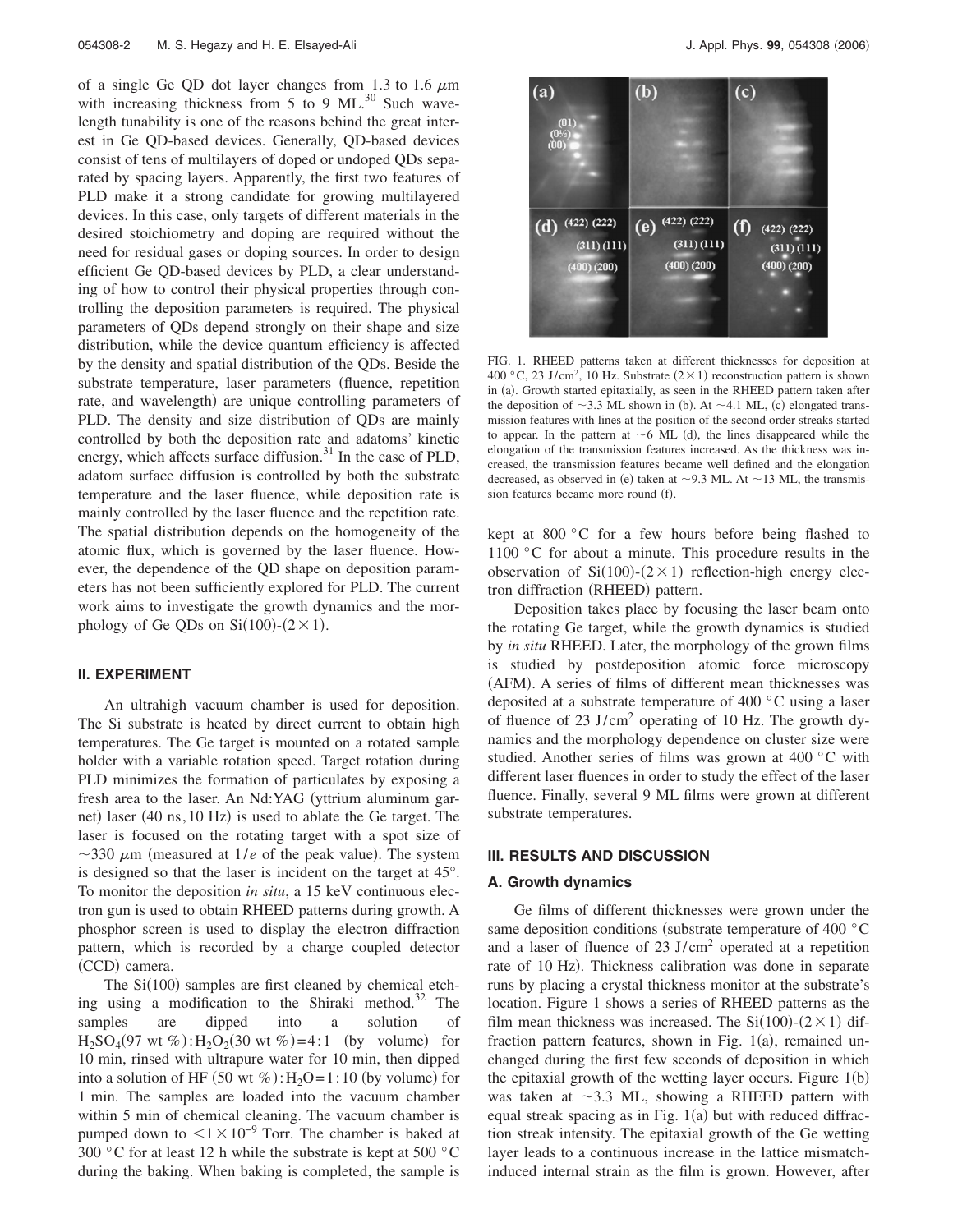

FIG. 2. Line profile measured along the (200)-(400) connecting line normal to the surface at different thicknesses. The transition from the elongated lines to sharp spots is shown.

depositing  $\sim$  4 ML, elongated transmission features with lines at the positions of the second order strikes start to appear, as shown in Fig. 1(c). The appearance of such transmission features instead of the reflection ones indicates the beginning of the strain relief by the formation of 3D clusters. Elongated RHEED features result from transmission through asymmetric 3D clusters.<sup>33,34</sup> In the cases of growth by MBE and CVD, similar RHEED features were reported to correspond to the formation of  ${105}$ -faceted hut and pyramid clusters.<sup>11,13,34</sup> At  $\sim$  6 ML, the lines at the positions of the second order strikes disappeared, while the elongated transmission features increased in intensity and elongation, as shown in Fig.  $1(d)$ . As the film thickness was increased, the transmission RHEED features split into well-defined features and their elongation started to decrease, as shown in Fig.  $1(e)$ taken at  $\sim$ 9 ML. As the deposition continues, both the major (elongation) and minor lengths of the spot continued to decrease. Since the RHEED arrangement used probes an area of  $\sim$ 1 mm<sup>2</sup>, such a decrease accounts for an increase in the Ge QDs' average size, within the limits of the electron penetration depth. This penetration depth is  $15±4$  nm in Ge at electron energy of 12 keV, as calculated by different inelastic mean free path (IMFP) models.<sup>35,36</sup> Both the transmission spots' major and minor lengths decreased with the increase in the film thickness and the spots became more round.

Figure 2 shows a set of line profiles taken at thicknesses corresponding to Figs.  $1(c) - 1(f)$ . The line scans, which are taken normal to the surface and measured along the (200)-(400) connecting line, show the decrease in the spots' major length with film thickness. Such observation predicts a transition from an asymmetric cluster shape to a more symmetric one. Finally, the transmission features in the case of  $\sim$  13 ML appear to be fully rounded, as shown in Fig. 1(f). Rounded spots result from transmission through rounded clusters. A similar spotty transmission pattern, with chevron lines due to the facetation of the Ge clusters, were observed when multifaceted "macroisland" clusters were formed (domes and superdomes faceted by  $\{113\}$  and  $\{102\}$  planes).<sup>11,37</sup> In our study, we did not observe chevron lines, which could be due to the lack of well-defined facets in the PLD-formed dome clusters.



FIG. 3. (Color online) 3D AFM images of the clusters observed at different film thicknesses. Well-defined hut clusters observed at low thicknesses  $[$  (a) and  $(b)$ ]. As the film thickness was increased huts became more round  $(c)$ and (d)]. Some of these clusters grew into pyramids (e). The majority of clusters grew into domes (f).

*Ex situ* AFM was used to study the morphology of the Ge QDs and to correlate the morphology with the RHEED observations. Figure 3 shows 3D AFM images of the cluster shapes observed at the different film thicknesses. Depending on the film thickness, three cluster shapes are observed: huts, pyramids, and domes. Faceted hut clusters are observed to dominate at low film thicknesses with cluster sizes up to 400 nm and heights ranging up to 40 nm. Figures  $3(a)$  and 3(b) show two representatives of these hut clusters. Figure 4 shows the analysis of some of the quantitative measurements performed on the clusters. The relation between the lateral aspect ratio (defined as major length/minor length) and the minor length of the clusters is shown in Fig.  $4(a)$ . Figure  $4(b)$ shows the clusters' aspect ratio (i.e., the major length/height) as a function of their major lengths, while Fig.  $4(c)$  shows the relation between the contact angle of the clusters' bounding planes with the Si(100) substrate. Small hut clusters are asymmetric in shape, as deduced from Fig.  $4(a)$ . The asymmetry decreases with the lateral size increase. From Fig. 4(b), it is observed that the aspect ratio decreases rapidly before leveling off asymptotically. In other words, for small clusters the rate of height increase is faster than that of lateral size increase. However, both rates become comparable as the cluster increases in size. This growth anisotropy may be attributed to the cluster's internal strain. Increasing the lateral size is expected to result in increasing the internal strain due to the lattice mismatch. On the contrary, increasing the cluster's height leads to more strain relief through the adjustment of the lattice spacing in the growing layers and therefore is favored over the lateral growth.<sup>1</sup> The contact angle increases linearly for clusters with heights less than 40 nm, as shown in Fig.  $4(c)$ . This leads to the continuous change of the planes faceting the clusters. For example, the huts shown in Figs. 3(a) and 3(b), are mainly faceted by planes having con-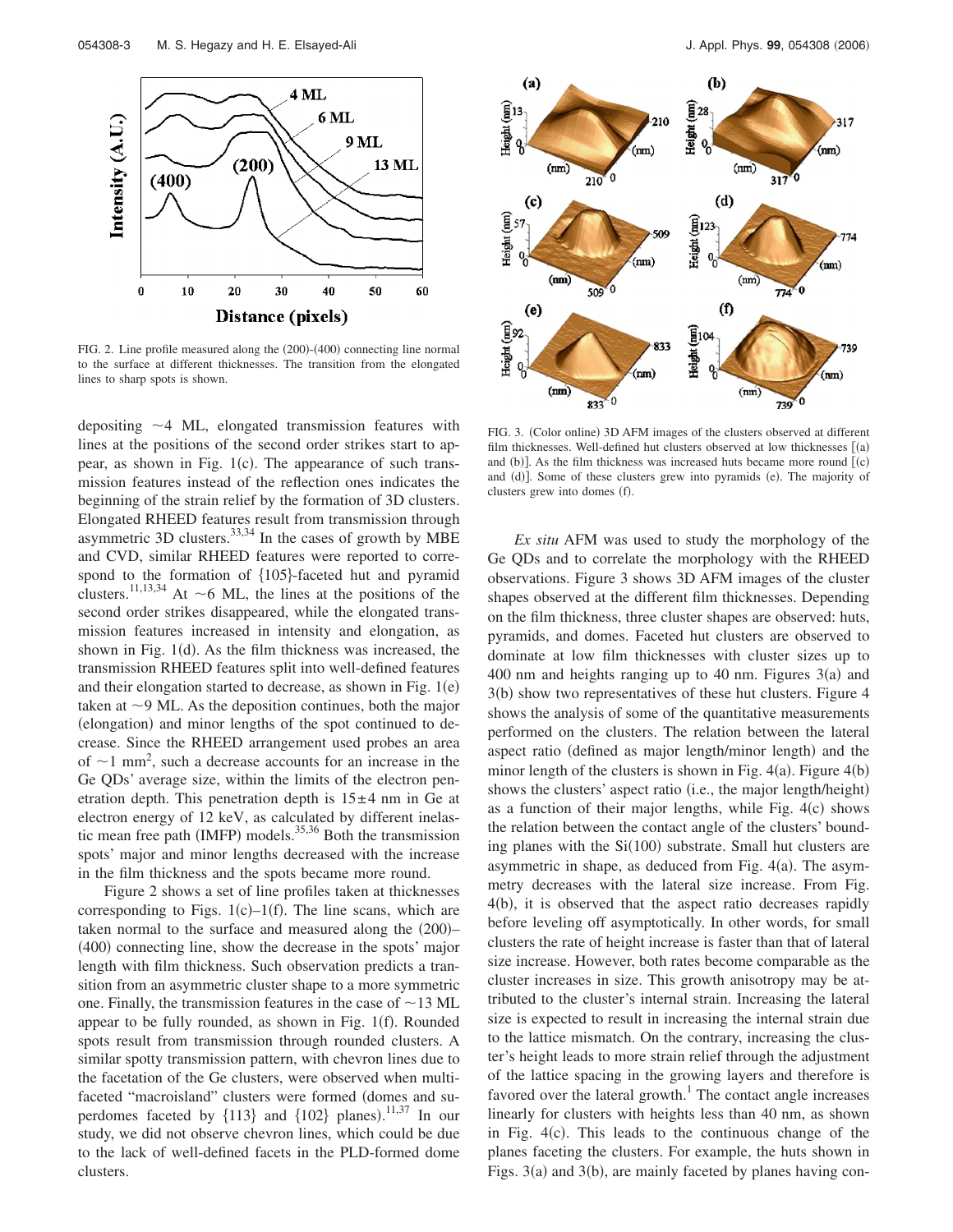

FIG. 4. (Color online) (a) Lateral aspect ratio of clusters (major length/ minor length) as a function of the minor length. (b) Aspect ratio (major length/height) as a function of major length. (c) Contact angle that the bounding planes make with the substrate as a function of cluster's height.

tact angles of  $\sim 10^{\circ}$  and  $\sim 18^{\circ}$ , respectively, which account for the faceting planes of  $\{811\}$  and  $\{310\}$ .

For larger film thicknesses, the huts (of lateral sizes >400 nm) grew in size, became less defined, and lost their facetation. Figures  $3(c)$  and  $3(d)$  show two representatives of such clusters that are identified by their continuous round edges, indicating the lack of facetation. As they grew more in size, they became more laterally symmetric, as obtained from Fig. 4(a), in which the lateral aspect ratio asymptotically reached  $\sim$  1.2. Figure 4(b) shows that the length-toheight ratio decreased approaching the asymptotic value of  $\sim$  4. Thus, spherical cluster was not obtained under the considered deposition conditions. As for the slope of the clusters' edges, it asymptotically reached the value of  $\sim 31^{\circ}$ , which assumes that both the height and the lateral size increased almost at the same rate.

With increased film thickness the hut clusters transformed into the domelike shape shown in Fig.  $3(f)$ , with length/height ratio of  $\sim$  4. The smoothness of the dome, which could be seen as a continuous distribution of faceting planes, is noticeable. This morphology is consistent with the lack of observation of chevron lines in RHEED.<sup>38</sup> The chevron lines arise from the intersection of two diffraction patterns, each originating from one faceting plane. $34$  However, a few numbers of pyramid clusters, Fig.  $3(e)$ , are observed among the domes. These pyramids are slightly elongated and their main faceting planes are the  ${305}$  with contact angles of  $\sim$ 31°.

The observation of huts that are faceted by different planes, depending on their size, has not been previously reported. Also, the observation of huts that are faceted by planes of large contact angles with the substrate differs from those reported in the cases of MBE, CVD, and LPE. $^{11,13,34}$ Another observation in the present PLD experiment is the formation of stable huts that are larger than those grown by the other deposition techniques. These observations could be attributed to PLD features, such as the high adatom energies, plume density, and the periodic nature.

#### **B. Effect of laser fluence**

Controlling thin film growth by changing the laser parameters, namely, fluence and repetition rate, is a unique feature of PLD. Figure 5 shows the AFM scans, 3D images of the QDs, and the resulting RHEED patterns obtained after depositing Ge on Si(100)-( $2 \times 1$ ) for 80 s at 400 °C, 10 Hz but at different laser fluences  $(23, 47,$  and  $70 \text{ J/cm}^2$ ). For  $23 \text{ J/cm}^2$ , column (a), the origin of the elongated transmission streaks is the elongated hut clusters. Notice the low clusters' density in this case. When the laser fluence was increased to  $47 \text{ J/cm}^2$ , column (b), the cluster density increased while cluster sizes decreased. The 3D image of a representative cluster shows that the clusters became more symmetric in shape. This decreased the transmission RHEED streak elongation. When the fluence was increased to 70 J/cm2 , cluster density was seen to increase dramatically while the average size cluster decreased further. The shape of the clusters became almost symmetric, as seen in the 3D image, which resulted in round transmission RHEED spots. The cluster heights are much larger than those observed by other techniques.17 The observation of domes for a laser fluence of 70 J/cm<sup>2</sup> that are smaller in size than the huts observed for a fluence of 23  $J/cm<sup>2</sup>$  differs from other deposition methods. These observations show that the effect of the laser fluence is not only on the size and spatial distributions of the clusters but also on their morphology.

Figure 6 presents some statistics calculated from the above AFM scans. The number of clusters in the scanned area *n* the average cluster size *d* the coverage ratio  $\theta$ , and the full width at half maximum (FWHM) of the distribution  $f$  are listed. With the increase of the laser fluence, the cluster density is seen to increase dramatically (from  $3 \times 10^7$  cm<sup>-2</sup> for 23 J/cm<sup>2</sup> to  $1.3 \times 10^8$  and  $6.3 \times 10^8$  cm<sup>-2</sup> for 47 and  $70 \text{ J/cm}^2$ , respectively), while the average cluster size decreased ( $\sim$ 362, 287, and 107 nm for 23, 47, and 70 J/cm<sup>2</sup>, respectively). One may notice that the cluster density is at least an order of magnitude less than that observed in other deposition techniques under standard deposition conditions,  $8,18,39$  which could be attributed to the higher kinetic energy of the adatoms in the case of PLD. The dependence of the FWHM of the size distribution on the laser fluence is complicated. It is known that on samples with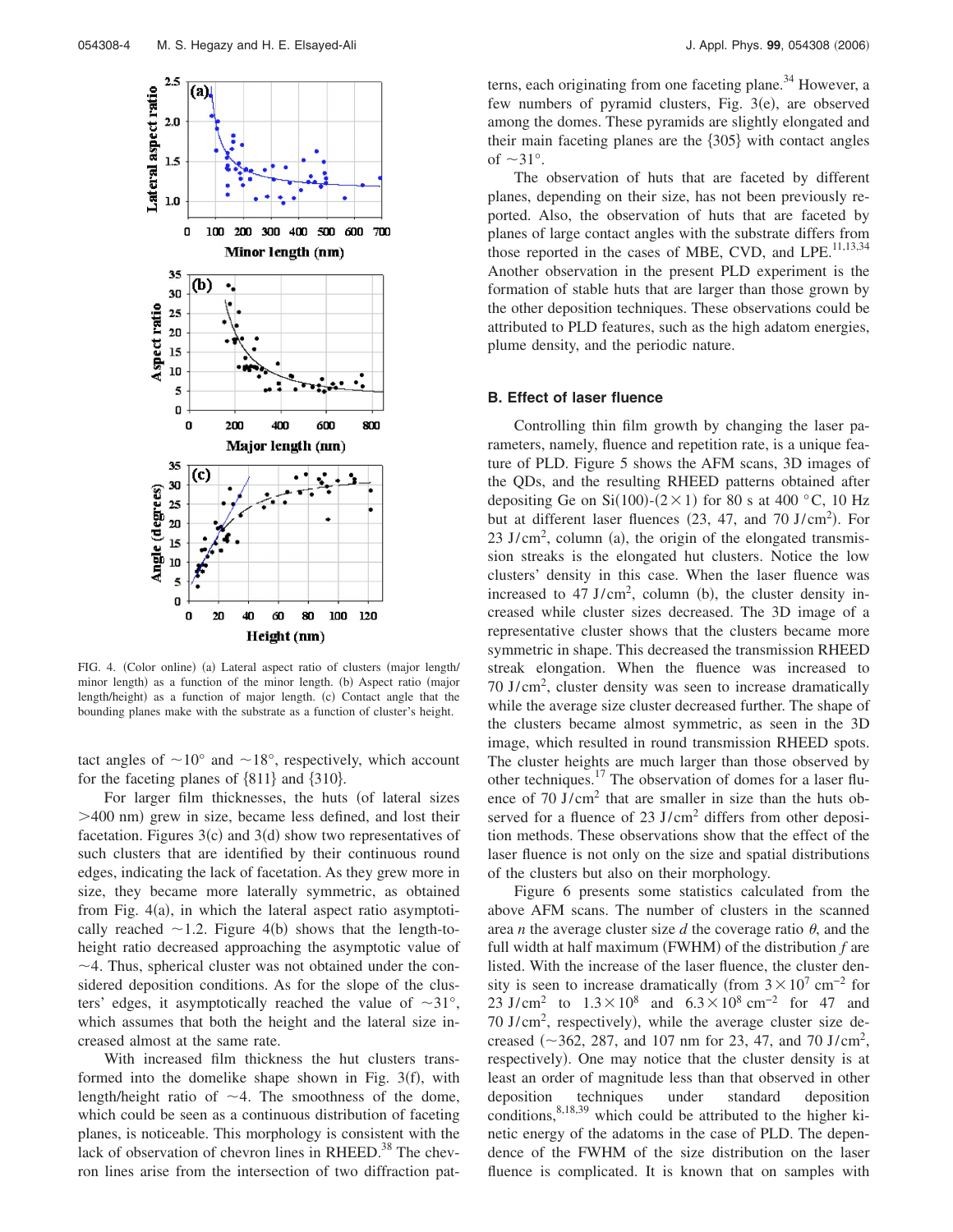

FIG. 5. (Color online) RHEED patterns, AFM scans, and 3D AFM scans of three samples deposited at 400  $^{\circ}$ C, 10 Hz, and column (a)  $23 \text{ J/cm}^2$ , column (b)  $47 \text{ J/cm}^2$ , and column (c) 70 J/cm2 .

different cluster shapes, each cluster shape has its own size distribution. This is the reason for the bimodal distributions observed in some systems.17,40,41 The shapes of the clusters are different in these three cases. However, one may easily see that films prepared at 70 J/cm<sup>2</sup> have the narrowest distribution.

In vapor phase deposition, the nucleation density and the clusters' sizes are determined through the competition between the atomic flux  $F$  (atoms/area $\times$ time) and adatoms' diffusion coefficient *D* (area/time), , given as *D*  $= D_0 \exp[E_d / k_B T]$ , with  $E_d$  as the diffusion barrier.<sup>31,42</sup> The density of stable islands is given by  $43,44$ 

$$
N = \eta(\Theta)(D_0/F)^{-\chi} \exp\left(-\frac{\chi E_d}{k_B T}\right),\tag{1}
$$

with  $\eta(\Theta) \cong \Theta^{1/3}$  as the coverage  $\Theta$  dependent factor and  $\chi$ as the scaling factor. Therefore, a high flux results in the high supersaturation of adatoms leading to a large nucleation density of small clusters. On the other hand, high substrate temperatures increase the adatom diffusion coefficient favoring the formation of low density of larger clusters. In PLD, the nucleation density is expected to be dependent on the laser's repetition rate and pulse duration in addition to the parameters in Eq. (1). Rate equations were solved numerically and the number of stable islands was found as a function of *D*/*F* for the case of PLD for different deposition durations and laser repetition rates and was compared to the case of MBE.<sup>44</sup> According to these models, both MBE and PLD result in the same island density *N* for very low values of *D*/*F*, while PLD yields higher values of *N* for larger *D*/*F*.

The effect of the laser fluence on nucleation density is complex since changing the laser fluence affects both the atom flux  $F$  and the kinetic energy of the ablated species,<sup>45</sup> which range from 0.1 to 1000 eV. Therefore, the diffusion coefficient *D* is expected to depend on the particles' kinetic energy as well as the substrate temperature. Moreover, the effect of the particles' kinetic energy on *D* is further complicated by the interaction between the incident particles and the adatoms.<sup>46</sup> Although the functional dependence of  $F$  on the laser fluence is not known, it is not expected to be linear, since increasing the fluence results in increasing the ablation yield and a more directional plume.<sup>45</sup>

One model showed that the growth behaviors of PLD and MBE are equivalent at very small plume intensities *I*, which is the plume intensity in units of atoms/area.<sup>31,47</sup> In this regime, the nucleation density follows the relation *N*  $\propto (D/F)^{-\gamma}$  and, therefore, depends on the laser fluence through the competition between *D* and *F*, since they are both functions of *I*. The exponent  $\gamma$  is a positive constant, the value of which depends on the nucleation and growth mechanisms. However, above a certain critical intensity  $I_c$  PLD shows no dependence on *F* and *D* but rather on *I* according to the relation  $N \propto I^{\nu}$ , with  $\nu$  as some exponent.<sup>31,47</sup> The reason for the change in behavior at  $I_c$  is that the huge number of deposited atoms in each pulse leads to high nucleation probability before even the effects of the change in *D* and *F* take place. Therefore, the nucleation density in the case of PLD may be formulated intuitively  $as<sup>31</sup>$ 

$$
N \propto (D/F)^{-\gamma} f(III_c),\tag{2}
$$

where

$$
f(III_c) \sim \begin{cases} \text{const}, & I \ll I_c \\ (III_c)^{\nu}, & I_c \gg I. \end{cases} \tag{3}
$$

Therefore, increasing the plume intensity, through increasing the laser fluence, acts to increase the nucleation density. The drawback of this model is the assumption that atoms are deposited at thermal energies, which is not the case in PLD. However, it gives a decent picture of how the nucleation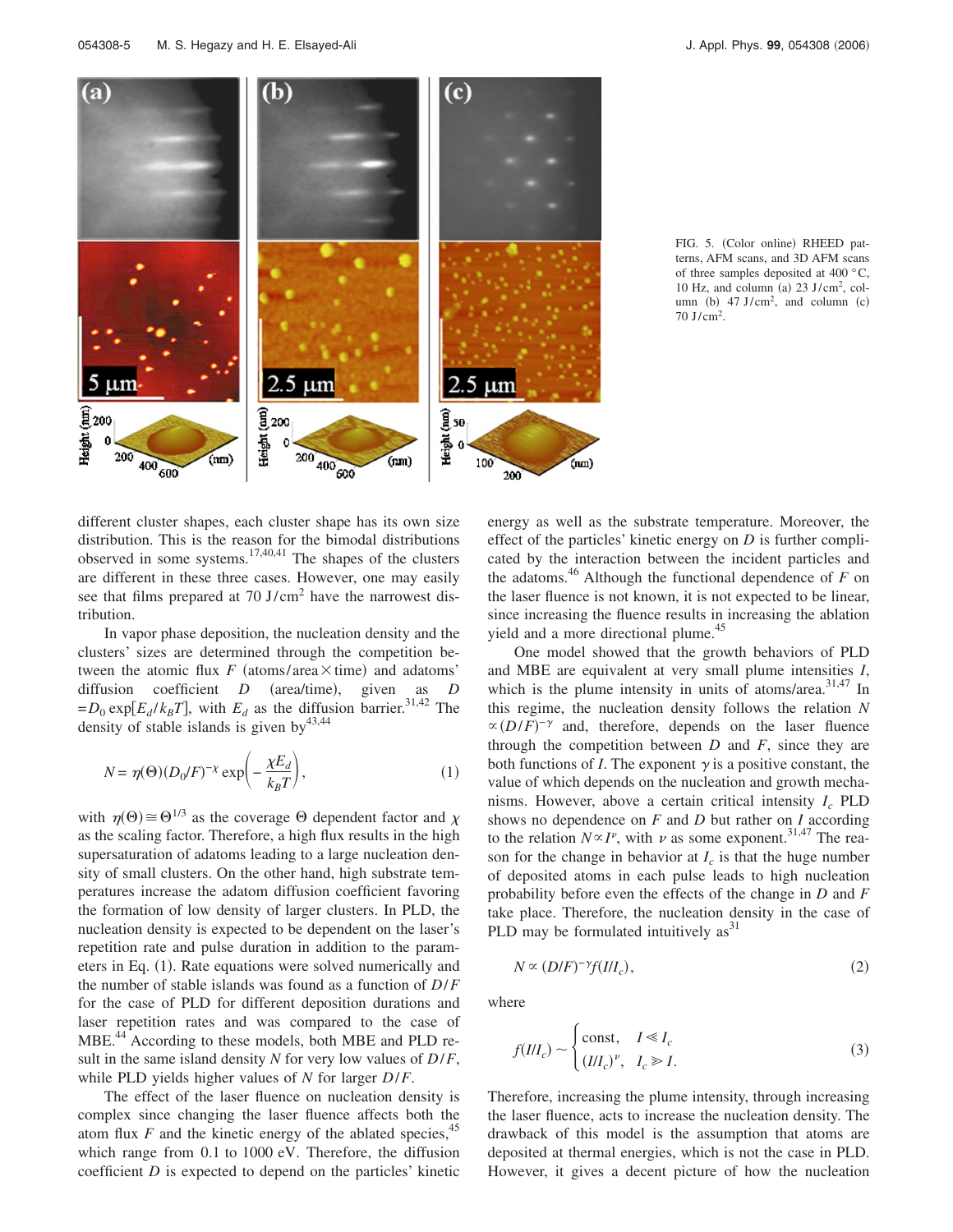

FIG. 6. Size distributions of the clusters formed on three different samples deposited at  $400\degree$ C, 10 Hz, and column (a) 23 J/cm<sup>2</sup>, column (b)  $47 \text{ J/cm}^2$ , and column (c)  $70 \text{ J/cm}^2$ . The number of clusters in the scanned area *n*, the average cluster size *d*, the coverage ratio  $\theta$ , and the full width at half maximum (FWHM) of the distribution  $f$  are listed.

density and the average cluster size are dependent on *D*, *F*, and *I*.

Because of the current lack of understanding of the dependence of *F*, kinetic energy distribution, and *I* on the laser fluence, the dependence of the cluster density and average cluster size on the laser fluence is not well explained. In our current situation, if we assume that the studied laser fluences result in plume intensities above the critical value (i.e., *I*  $> I_c$ ), the nucleation density will be a power function of the intensity. If this is not the case (i.e.,  $I \leq I_c$ ), the increase in the density with the laser fluence indicates that the effect of the increase in the plume density overwhelms that due to the increase in adatoms' kinetic energy.

#### **C. Effect of substrate temperature**

Figure 7 shows the RHEED patterns obtained after the deposition of  $\sim$ 9 ML of Ge on Si(100)-(2×1) at different substrate temperatures along with the pattern obtained from the substrate before deposition. Figure 8 shows the AFM scans corresponding to the samples of Fig. 7. For growth at



FIG. 7. RHEED patterns of different samples  $\sim$ 9 ML thick deposited at 23 J/cm<sup>2</sup>, 10 Hz, and different substrate temperatures.

150 °C, the  $(2 \times 1)$  diffraction pattern becomes dimmer continuously during the growth of the Ge film resulting in the shown diffused pattern indicating that the grown clusters are misoriented. The AFM imaging of this sample, Fig.  $8(a)$ , shows the formation of randomly distributed 3D clusters, which produces the diffuse RHEED pattern in Fig. 7. Similar results were observed for the Si homoepitaxy at low temperatures.<sup>32</sup> For deposition at 400  $^{\circ}$ C, the formation of elongated hut clusters was observed as shown in Fig. 8(b). These clusters give the elongated transmission RHEED pattern shown in Fig. 7. The RHEED transmission pattern with rounded spots obtained for deposition at 500 °C indicates the formation of dome clusters as shown in the AFM in Fig. 8(c). Comparing AFM images in Figs. 8(b) and 8(c) shows the effect of the substrate temperature on the cluster morphology, nucleation density, and cluster spatial distribution. The cluster morphology changed from the asymmetric hut shape to the symmetric dome shape. The decrease in the cluster density is consistent with the general behavior described by Eq. (2), in which the nucleation density decreases with the increase of the diffusion coefficient due to the increase in temperature. For growth at 600 °C a transmission RHEED pattern is seen on top of broken rings, as shown in Fig. 7. The incomplete concentric rings usually results from textured structures, i.e., surfaces with domains that have a distribution of orientations but are largely near one value.<sup>48,49</sup> Figure  $8(d)$  is the AFM image corresponding to the sample grown at 600 °C, which shows 3D clusters formed on top of a discontinuous layer.



FIG. 8. (Color online) AFM scans corresponding to the samples of Fig. 5: (a)  $150 °C$ , (b)  $400 °C$ , (c)  $500 °C$ , and (d)  $600 °C$ .